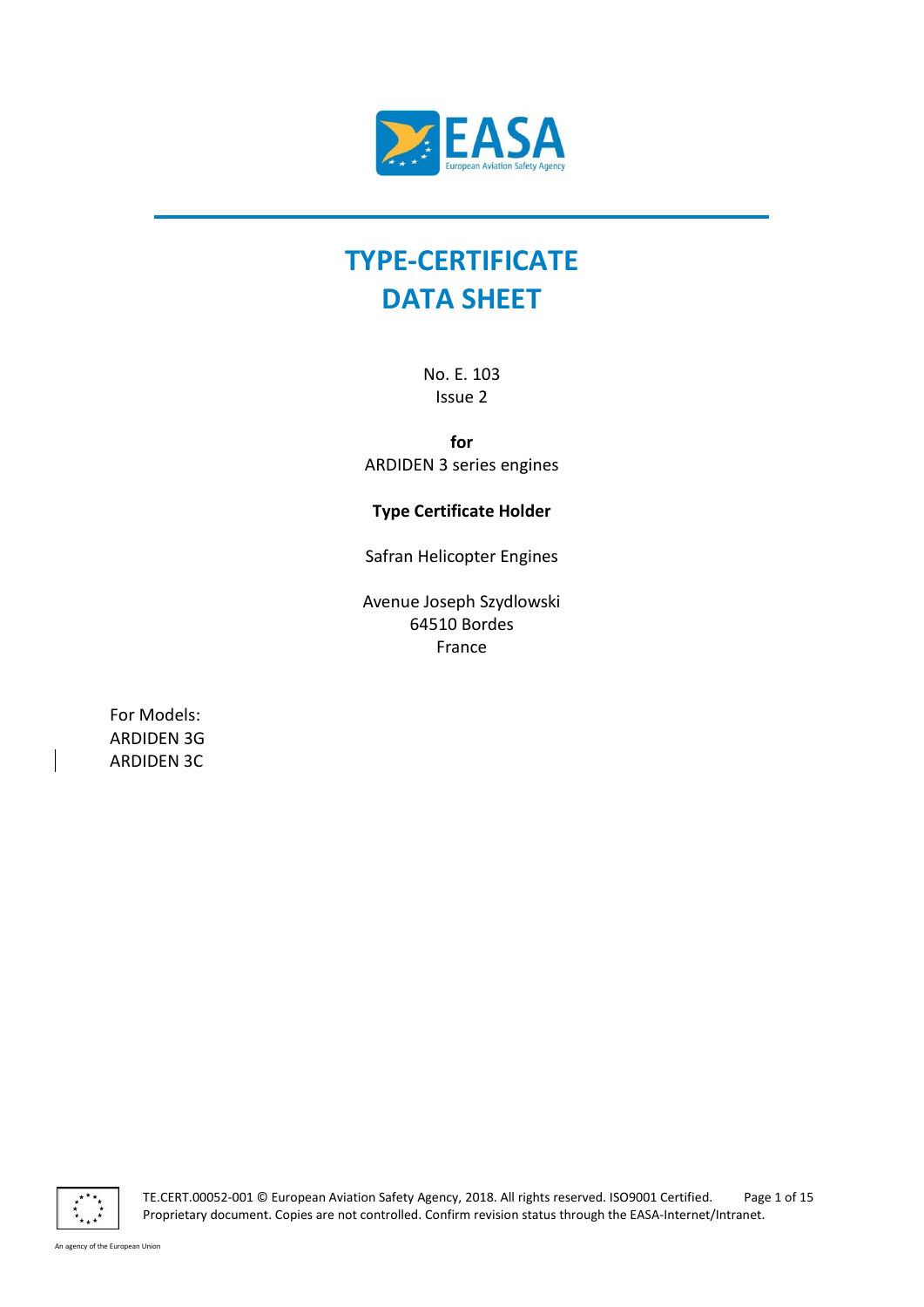Intentionally left blank



TE.CERT.00052-001 © European Aviation Safety Agency, 2018. All rights reserved. ISO9001 Certified. Page 2 of 15 Proprietary document. Copies are not controlled. Confirm revision status through the EASA-Internet/Intranet.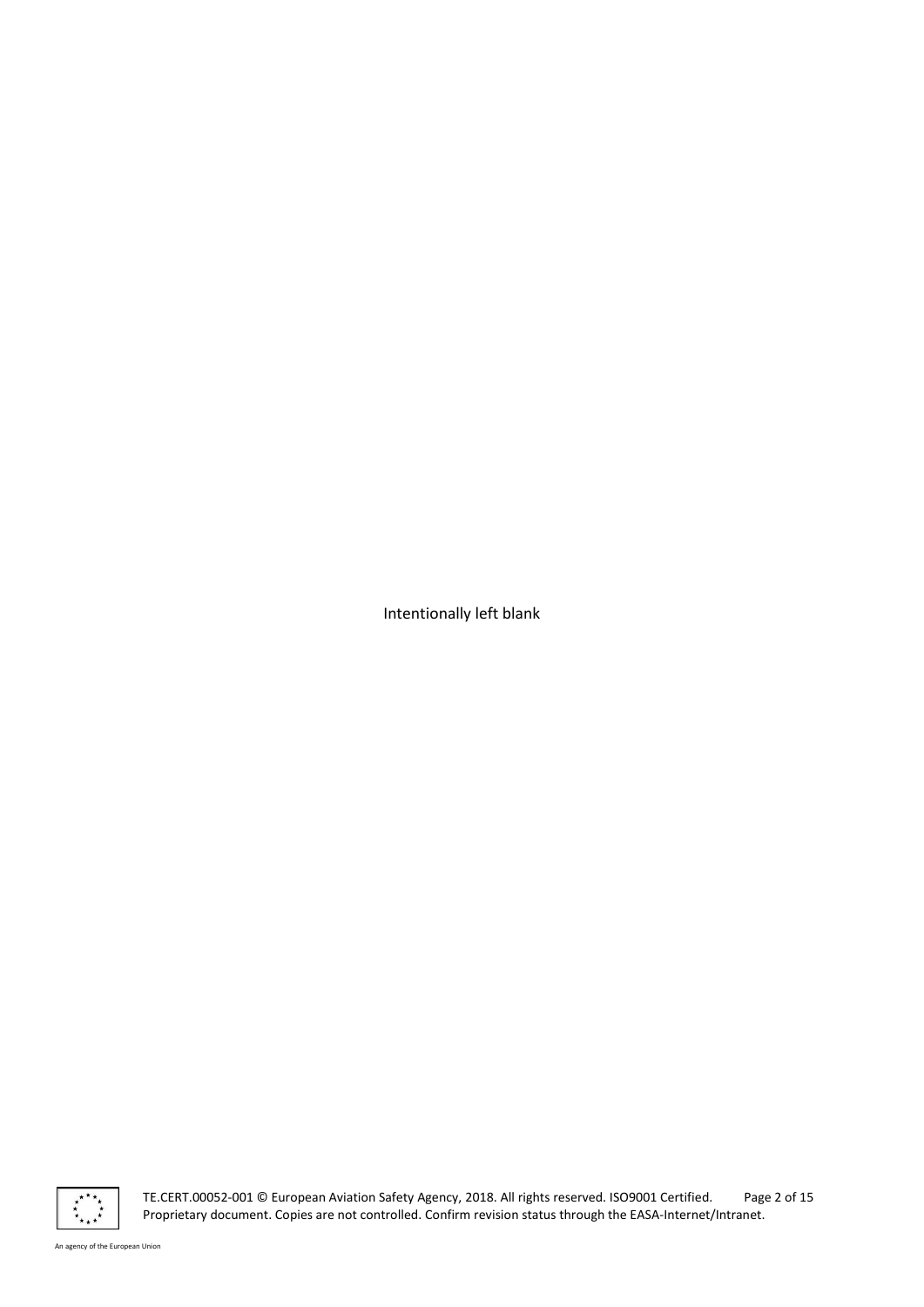# **TABLE OF CONTENTS**



TE.CERT.00052-001 © European Aviation Safety Agency, 2018. All rights reserved. ISO9001 Certified. Page 3 of 15 Proprietary document. Copies are not controlled. Confirm revision status through the EASA-Internet/Intranet.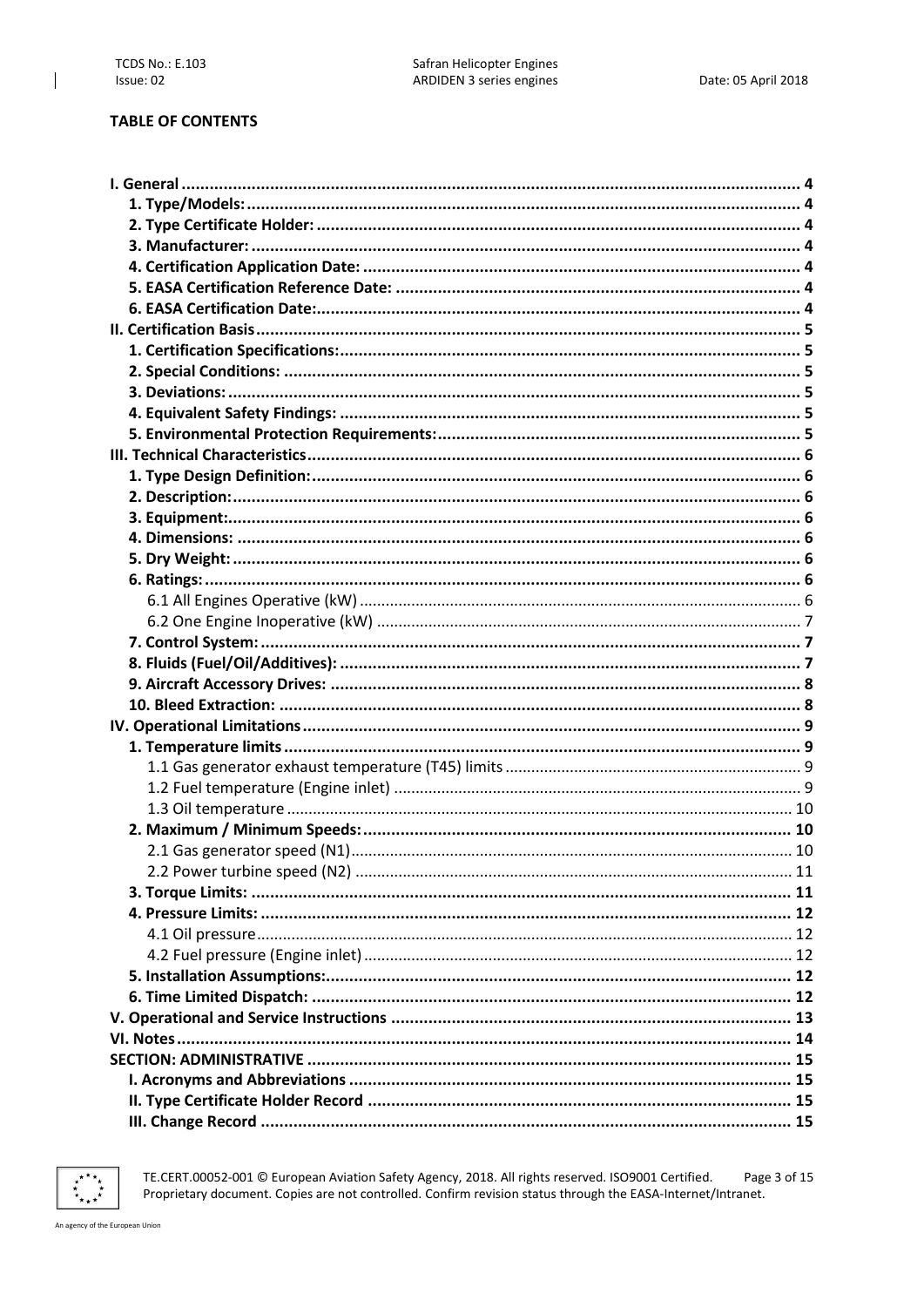# <span id="page-3-0"></span>**I. General**

# <span id="page-3-1"></span>**1. Type/Models:**

ARDIDEN 3 Series/ARDIDEN 3G, ARDIDEN 3C. These models are approved for use on multi-engined civil rotorcraft at the ratings and within the operating limitations specified below, subject to compliance with the powerplant installation requirements appropriate to approved installations.

# <span id="page-3-2"></span>**2. Type Certificate Holder:**

Safran Helicopter Engines 64510 Bordes France

DOA reference: EASA.21J.070

Until 18 July 2016 Turbomeca After 18 July 2016 Safran Helicopter Engines

## <span id="page-3-3"></span>**3. Manufacturer:**

Safran Helicopter Engines

Until 18 July 2016 Turbomeca After 18 July 2016 Safran Helicopter Engines

## <span id="page-3-4"></span>**4. Certification Application Date:**

| ARDIDEN 3G | 11 September 2007 |
|------------|-------------------|
| ARDIDEN 3C | 18 January 2010   |

## <span id="page-3-5"></span>**5. EASA Certification Reference Date:**

<span id="page-3-6"></span>11 March 2015

## **6. EASA Certification Date:**

| ARDIDEN 3G | 12 June 2017  |
|------------|---------------|
| ARDIDEN 3C | 05 April 2018 |

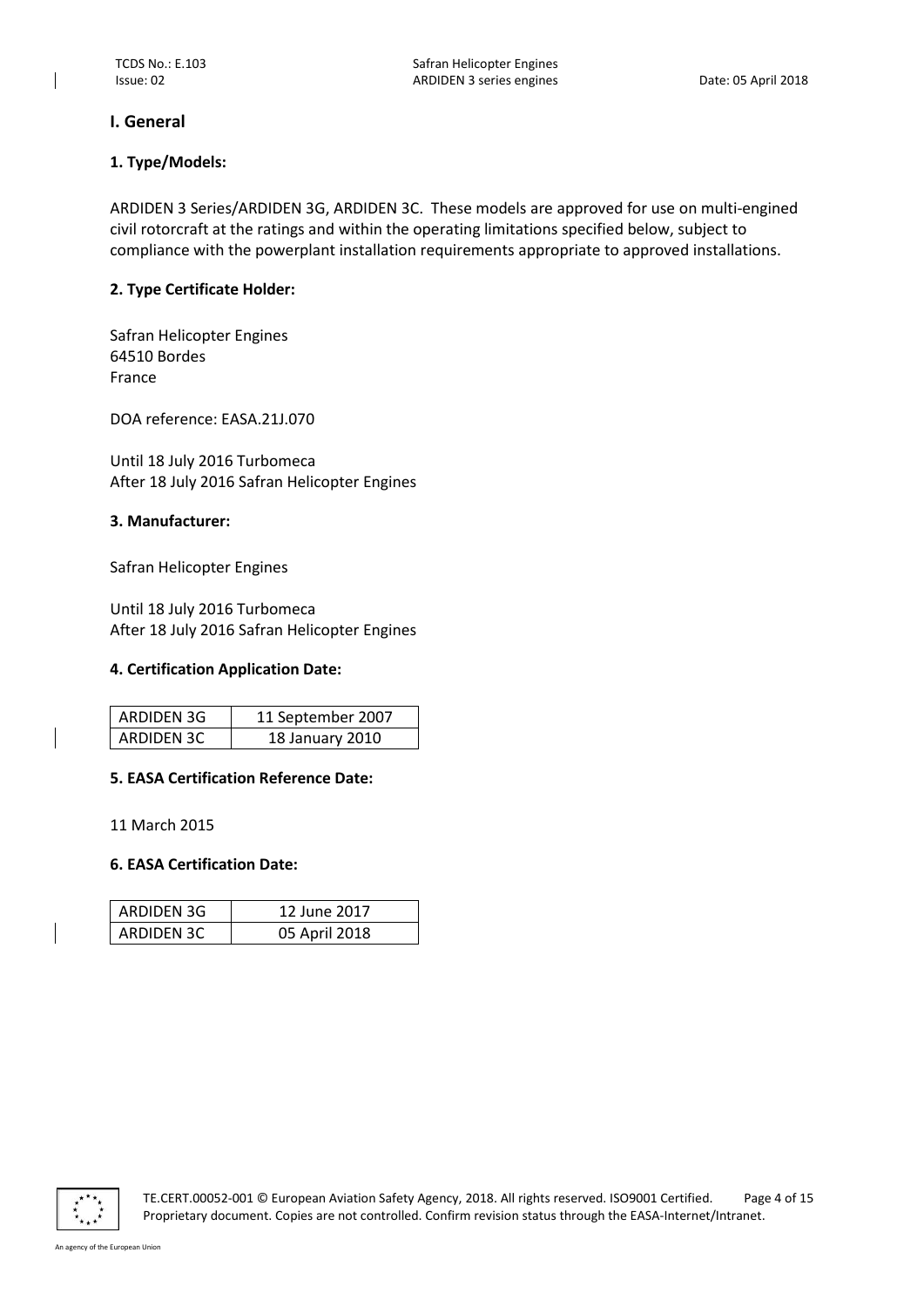## <span id="page-4-0"></span>**II. Certification Basis**

## <span id="page-4-1"></span>**1. Certification Specifications:**

<span id="page-4-2"></span>CS-E Amendment 3, effective 23 December 2010

## **2. Special Conditions:**

SC1 – Special Condition for certification of a HIP (Hovering at Increased Power) rating.

SC2 – Special Condition for Transient over-temperature, over-speed and over-torque limit approval.

SC3 – Special Condition for non-declaration of approved life for engine mounts.

## <span id="page-4-3"></span>**3. Deviations:**

<span id="page-4-4"></span>None

## **4. Equivalent Safety Findings:**

<span id="page-4-5"></span>None

## **5. Environmental Protection Requirements:**

Fuel venting per ICAO Annex 16, Volume II, Part II, Chapter 2, Amendment 7, dated 17 November 2011.



TE.CERT.00052-001 © European Aviation Safety Agency, 2018. All rights reserved. ISO9001 Certified. Page 5 of 15 Proprietary document. Copies are not controlled. Confirm revision status through the EASA-Internet/Intranet.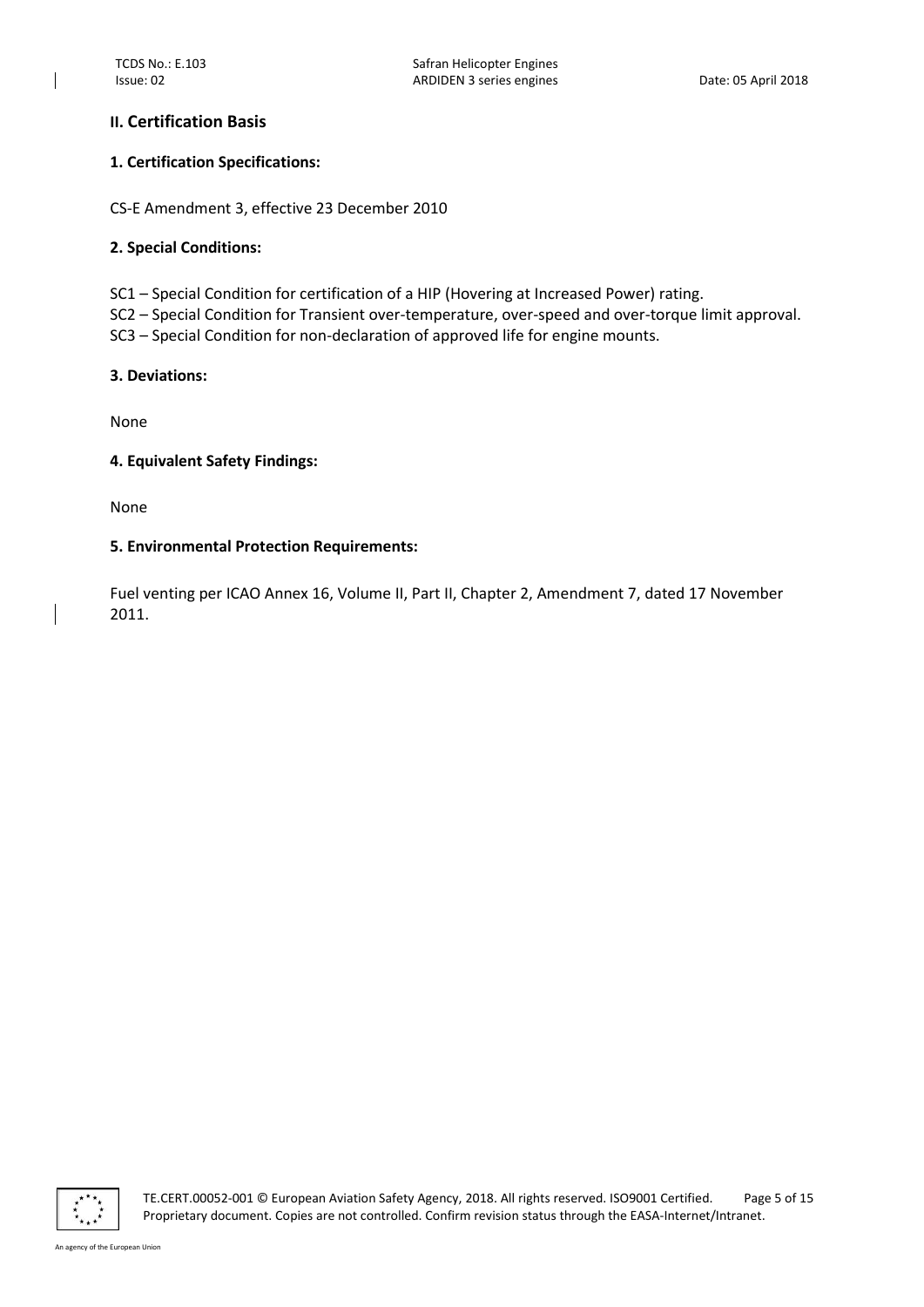## <span id="page-5-0"></span>**III. Technical Characteristics**

## <span id="page-5-1"></span>**1. Type Design Definition:**

| ARDIDEN 3G        | P/N 0465001000 |
|-------------------|----------------|
| <b>ARDIDEN 3C</b> | P/N 0465005010 |

## <span id="page-5-2"></span>**2. Description:**

The ARDIDEN 3 series turboshaft engines have an annular inlet, a two-stage centrifugal compressor driven by a single-stage high pressure turbine, a reverse flow combustion chamber and a two-stage low pressure turbine driving the output shaft. The high pressure (gas generator) shaft drives the accessory gearbox. The engines are controlled by a Full Authority Digital Electronic Control (FADEC).

#### <span id="page-5-3"></span>**3. Equipment:**

The equipment necessary to operate the engine and that is not included in the Engine Type Design Definition is defined in the applicable Installation and Operating Manual.

## <span id="page-5-4"></span>**4. Dimensions:**

|            | Length | Height | Width |
|------------|--------|--------|-------|
|            | (mm)   | (mm)   | (mm)  |
| ARDIDEN 3G | 1244   | 648    | 640   |
| ARDIDEN 3C | 1285.4 | 648    | 655.9 |

#### <span id="page-5-5"></span>**5. Dry Weight:**

|            | Weight (completely equipped) |
|------------|------------------------------|
|            | (kg)                         |
| ARDIDEN 3G | 215                          |
| ARDIDEN 3C | 226.6                        |

#### <span id="page-5-6"></span>**6. Ratings:**

#### <span id="page-5-7"></span>6.1 All Engines Operative (kW)

|                                | <b>Maximum Continuous</b> | Take-off    | 30-minute AEO |
|--------------------------------|---------------------------|-------------|---------------|
|                                |                           | (5 minutes) |               |
| ARDIDEN<br>$3G^{(1)(2)(3)(4)}$ | 913                       | 1177        | 1177          |
| ARDIDEN<br>$3C^{(1)(2)(3)(4)}$ | 902                       | 968         | 968           |

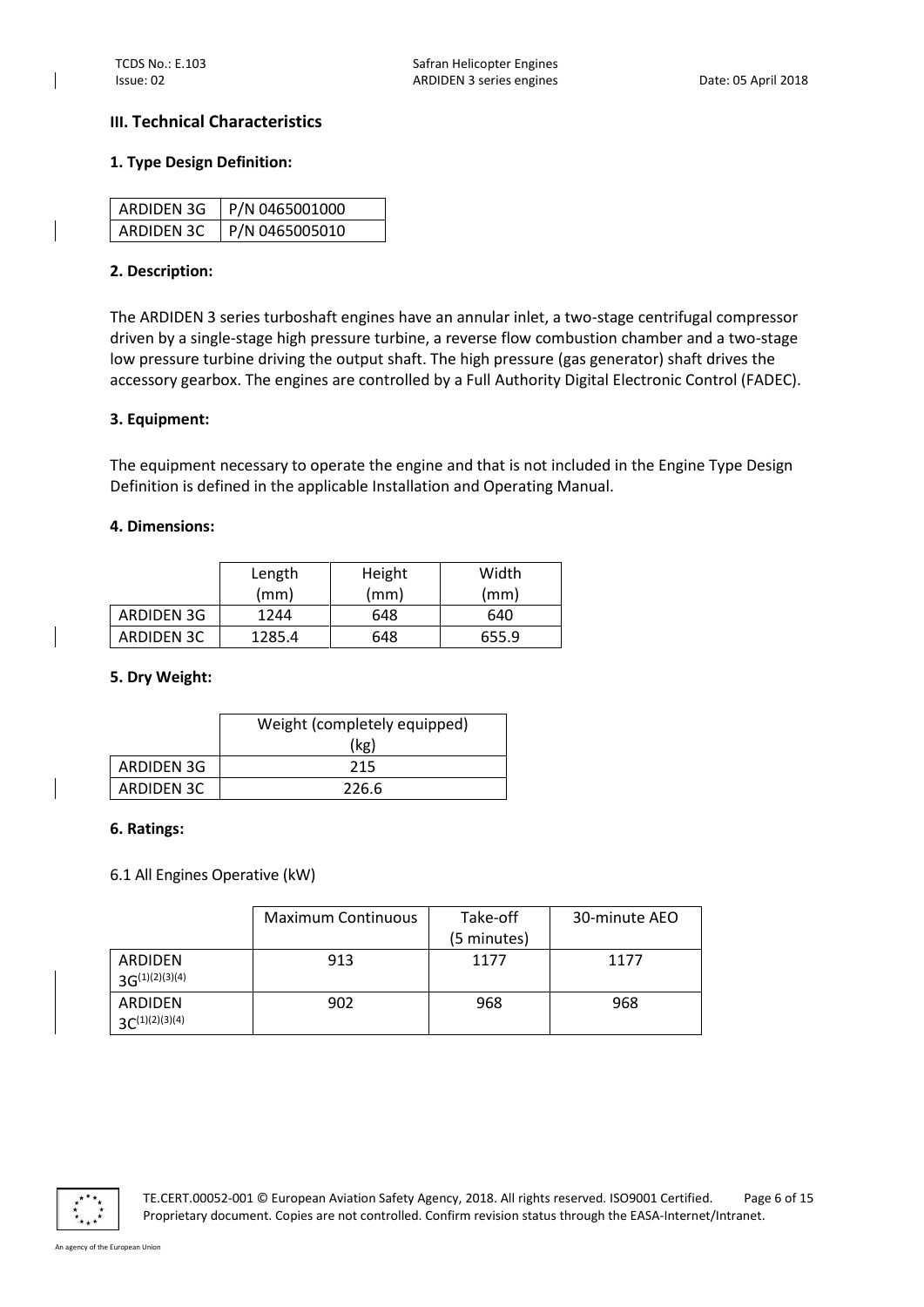## <span id="page-6-0"></span>6.2 One Engine Inoperative (kW)

|                                | Continuous<br>OEI | $2\frac{1}{2}$ -minute<br>OEI | 2-minute<br>OEI | 30-second<br>OEI |
|--------------------------------|-------------------|-------------------------------|-----------------|------------------|
| ARDIDEN<br>$3G^{(1)(2)(3)(4)}$ | 1124              | 1198                          | n/a             | n/a              |
| ARDIDEN<br>3(1)(2)(3)(4)       | 986               | n/a                           | 1132            | 1273             |

(1) The performance values specified above correspond to minimum values defined under the following conditions:

- ISA conditions at Sea Level;
- With no mechanical off-take, other than those required for Engine operation;
- No customer bleed flow;
- Fuel Low Heat Value: 43 136 kJ/kg;
- No installation losses;
- Test bed air inlet P/N 6.528.30.543.0 (ARDIDEN 3G);
- Test bed air inlet P/N 6.528.30.522.0 or P/N 6.528.30.543.0 (ARDIDEN 3C);
- Test bed exhaust duct P/N 6.528.30.538.0;
- Output shaft rotation speed: 21 000 rpm (20160 rpm for ARDIDEN 3C OEI ratings)
- (2) In the conditions specified in (1), the performance values specified for OEI ratings are limited by torque toppings embedded in the EECU to protect the helicopter main gearbox .The performance values specified for AEO ratings are limited by the mechanical limits corresponding to the torque limits validated for the engine.
- (3) In conditions other than ISA SLS, power is limited either by thermal (N1, T45) or mechanical (Torque) limits, whichever is reached first. For ARDIDEN 3G, EECU Torque limits are function of N2 (refer to the applicable Installation and Operating Manual).
- (4) For detailed performance curves, refer to the applicable Installation and Operating Manual.

#### <span id="page-6-1"></span>**7. Control System:**

| ARDIDEN 3G | Dual channel electronic engine control system                  |  |  |  |  |  |
|------------|----------------------------------------------------------------|--|--|--|--|--|
|            | Electronic Control Unit (ECU) P/N 70PMB01000 or later approved |  |  |  |  |  |
|            | standard (software standard included in the ECU P/N)           |  |  |  |  |  |
| ARDIDEN 3C | Dual channel electronic engine control system                  |  |  |  |  |  |
|            | Electronic Control Unit (ECU) P/N 70PMC01000 or later approved |  |  |  |  |  |
|            | standard (software standard included in the ECU P/N)           |  |  |  |  |  |

#### <span id="page-6-2"></span>**8. Fluids (Fuel/Oil/Additives):**

Refer to the applicable Installation and Operating Manual.

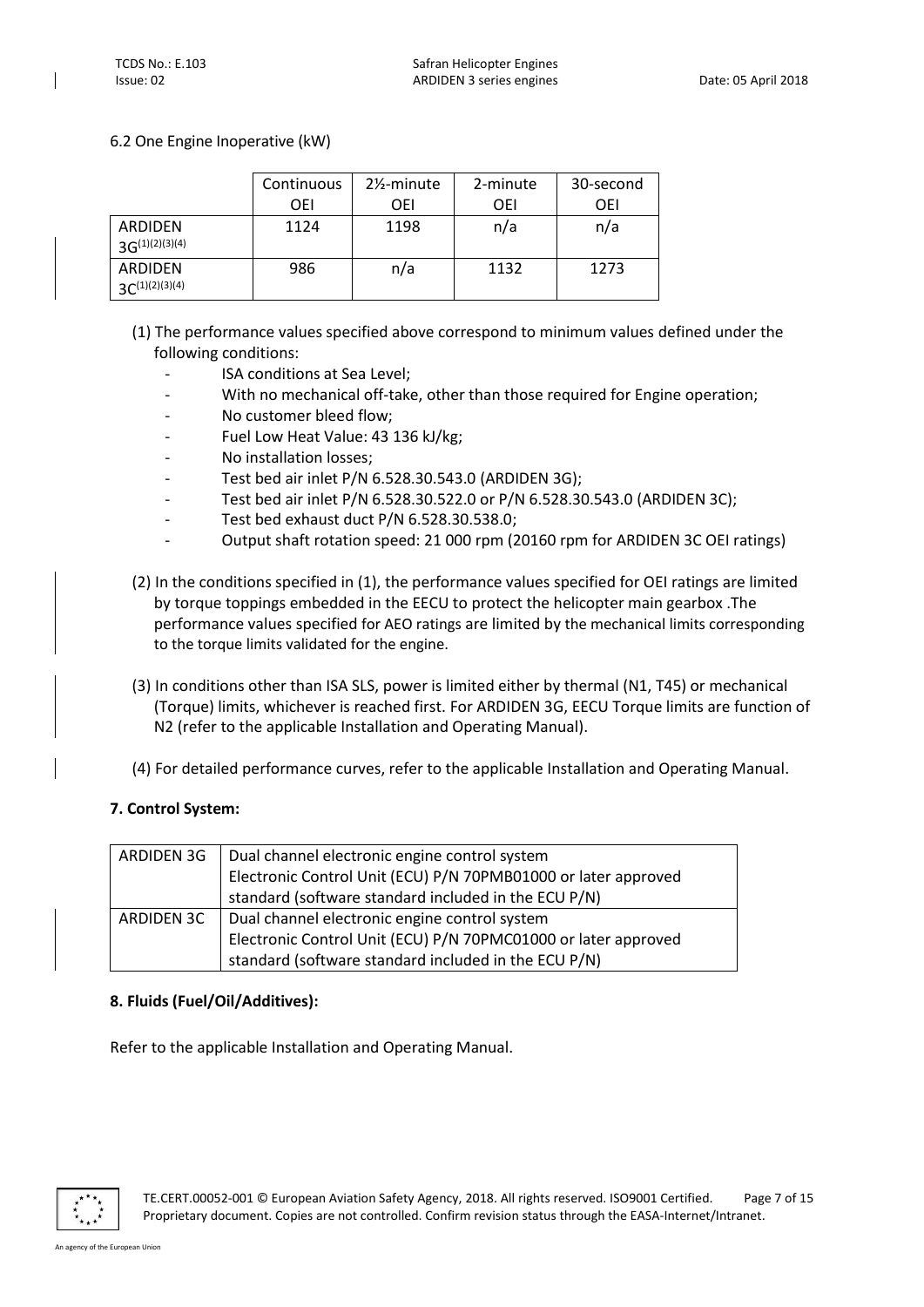## <span id="page-7-0"></span>**9. Aircraft Accessory Drives:**

|  |                                                                   |                              |                                 |                                                      |                                        | <b>Maximum Continuous shaft</b><br>power <sup>(1)</sup> |                                               |                                    |                                                                       |
|--|-------------------------------------------------------------------|------------------------------|---------------------------------|------------------------------------------------------|----------------------------------------|---------------------------------------------------------|-----------------------------------------------|------------------------------------|-----------------------------------------------------------------------|
|  |                                                                   | <b>Rotation</b><br>direction | <b>Rotation</b><br><b>Speed</b> | <b>Maximum</b><br>Torque in<br>overload<br>condition | <b>Maximum</b><br>static<br>cantilever | <b>Maximum</b><br>unbalance<br>(ISO 1940)               | Shear shaft<br>maximum<br>breakaway<br>torque | Idle, AEO<br>and OEI<br>continuous | 2½-min OEI<br>(ARDIDEN 3G)<br>2-min and<br>30-sec OEI<br>(ARDIDEN 3C) |
|  |                                                                   |                              | rpm                             | daNm                                                 | daNm                                   | G                                                       | daN.m                                         | kW                                 | <b>kW</b>                                                             |
|  | <b>Starter</b>                                                    | Anti-CW                      | 12031                           | 9                                                    | 3.8                                    | 2.5                                                     | 22.5                                          | n/a                                | n/a                                                                   |
|  | <b>(ARDIDEN</b>                                                   |                              | $(100\% N1)$                    |                                                      |                                        |                                                         |                                               |                                    |                                                                       |
|  | 3G only)                                                          |                              |                                 |                                                      |                                        |                                                         |                                               |                                    |                                                                       |
|  | Starter-<br>Generator<br><i><b>(ARDIDEN)</b></i><br>3G and<br>3C) | Anti-CW                      | 12031<br>$(100\% N1)$           | 9                                                    | 3.8                                    | 2.5                                                     | 22.5                                          | 12.9                               | 12.9                                                                  |

# (1) If the helicopter manufacturer uses a starter-generator, transient mechanical offtake is allowed up to 150% (19.3 kW) for 2 minutes and up to 200% (25.7 kW) for 5 seconds.

## <span id="page-7-1"></span>**10. Bleed Extraction:**

The P3 air bleed extraction for helicopter use is limited by the section of the P3 extraction restrictor. The maximum possible extraction is 150 g/s and corresponds to Take-Off power at ISA SLS conditions.

Refer to the applicable Installation and Operating Manual for further details.

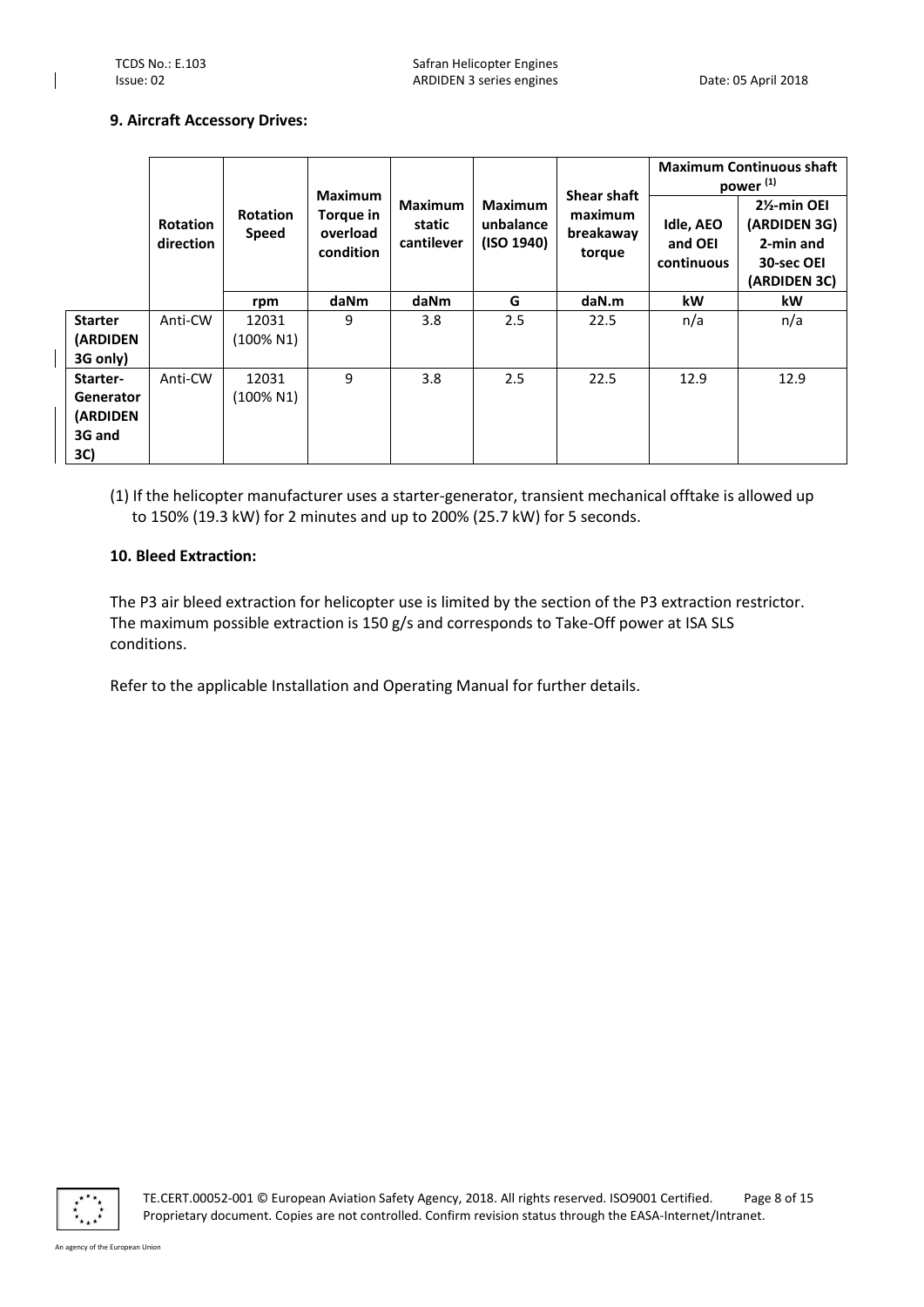# <span id="page-8-0"></span>**IV. Operational Limitations**

## <span id="page-8-1"></span>**1. Temperature limits**

<span id="page-8-2"></span>1.1 Gas generator exhaust temperature (T45) limits

On start-up:

|            |                 | For an unlimited   Maximum overtemperature |
|------------|-----------------|--------------------------------------------|
|            | duration        | (< 10 s)                                   |
| ARDIDEN 3G | $800^{\circ}$ C | 860°C                                      |
| ARDIDEN 3C | 800°C           | 860°C                                      |

In flight, All Engine Operative:

|                | Take-off         | 30-minute        | Maximum    | AEO transient   |
|----------------|------------------|------------------|------------|-----------------|
|                | (5 minutes)      | AFO              | Continuous | (20 seconds)    |
| ARDIDEN 3G (1) | 923 $^{\circ}$ C | 923 $^{\circ}$ C | 870°C      | $936^{\circ}$ C |
| ARDIDEN 3C     | 914 $^{\circ}$ C | $914^{\circ}$ C  | 880°C      | 923 $\degree$ C |

(1) A Maximum Inadvertent Overtemperature of 958°C has been certified for the ARDIDEN 3G model. This means the maximum T45 temperature in AEO conditions for which inadvertent occurrence of up to 20 seconds has been agreed not to require rejection of the engine from service or maintenance action (other than to correct the cause).

In flight, One Engine Inoperative:

|            | 30-second       | 2-minute         | 2 <sup>1</sup> / <sub>2</sub> -minute | Continuous       |
|------------|-----------------|------------------|---------------------------------------|------------------|
|            | OEI             | OEI              | OEI                                   | OEI              |
| ARDIDEN 3G | n/a             | n/a              | 958 $^{\circ}$ C                      | 923 $^{\circ}$ C |
| ARDIDEN 3C | $968^{\circ}$ C | 946 $^{\circ}$ C | n/a                                   | $924^{\circ}$ C  |

<span id="page-8-3"></span>1.2 Fuel temperature (Engine inlet)

|                           |                                  | Minimum fuel temperature               | Maximum fuel    |
|---------------------------|----------------------------------|----------------------------------------|-----------------|
|                           |                                  |                                        | temperature     |
|                           |                                  | The highest temperature between -40°C  |                 |
|                           | Normal Fuels <sup>(1)</sup>      | and the temperature corresponding to a | $+55^{\circ}$ C |
| ARDIDEN 3G <sup>(2)</sup> |                                  | kinematic viscosity of 12 cSt          |                 |
|                           |                                  | The highest temperature between -50°C  |                 |
|                           | Alternative Fuels <sup>(1)</sup> | and the temperature corresponding to a | $+25^{\circ}$ C |
|                           |                                  | kinematic viscosity of 12 cSt          |                 |
|                           |                                  | The highest temperature between -40°C  |                 |
|                           | Normal Fuels <sup>(1)</sup>      | and the temperature corresponding to a | $+55^{\circ}$ C |
| ARDIDEN 3C <sup>(3)</sup> |                                  | kinematic viscosity of 12 cSt          |                 |
|                           |                                  | The highest temperature between -40°C  |                 |
|                           | Alternative Fuels <sup>(1)</sup> | and the temperature corresponding to a |                 |
|                           |                                  | kinematic viscosity of 12 cSt          |                 |



TE.CERT.00052-001 © European Aviation Safety Agency, 2018. All rights reserved. ISO9001 Certified. Page 9 of 15 Proprietary document. Copies are not controlled. Confirm revision status through the EASA-Internet/Intranet.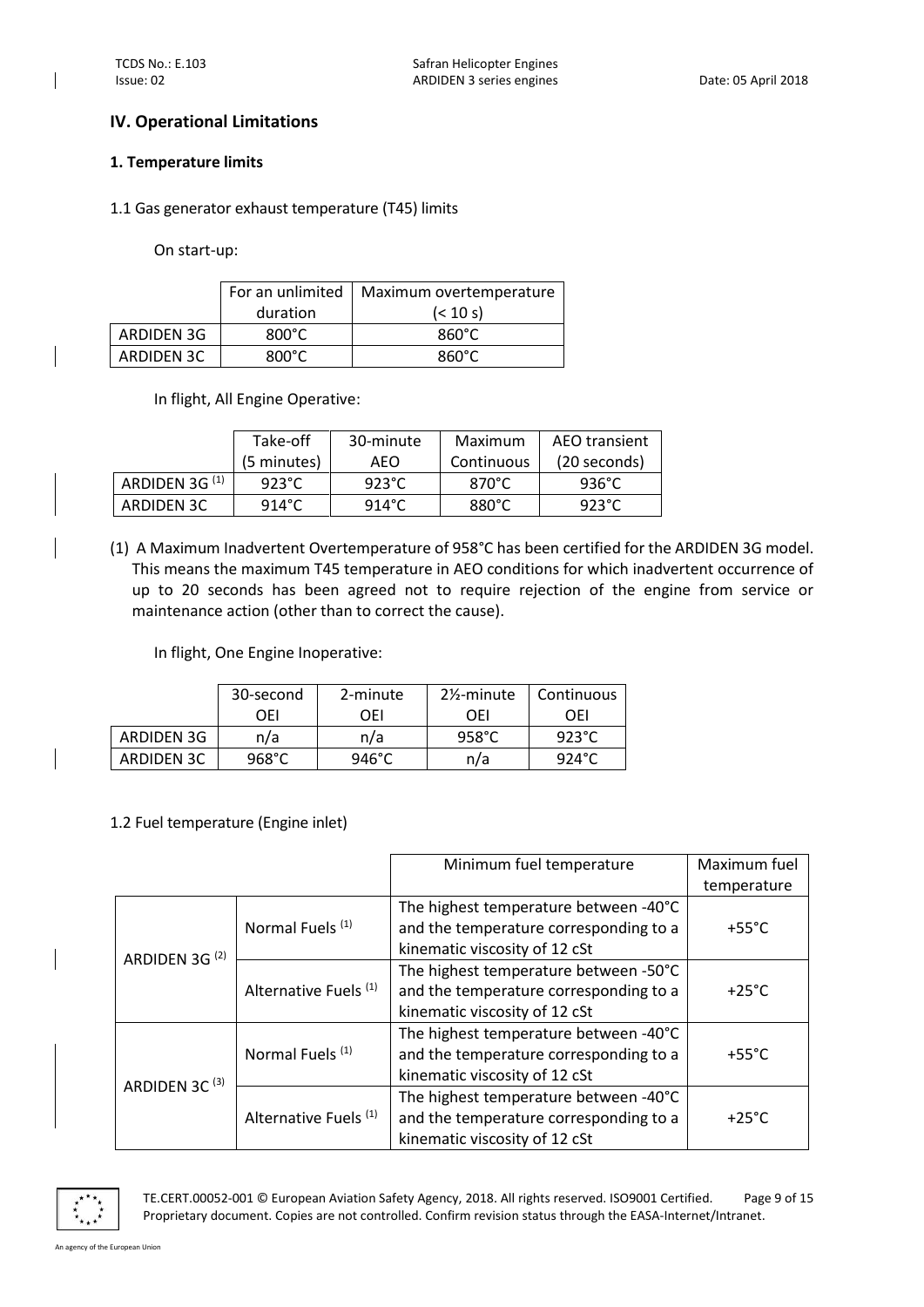- (1) Refer to the applicable Installation and Operating Manual.
- (2) For the ARDIDEN 3G model, the minimum fuel temperature is subject, for certain fuels, to mandatory use of anti-icing additive for temperatures below -20°C. Refer to the applicable Installation and Operating Manual for further details.
- (3) For the ARDIDEN 3C model, the minimum fuel temperature is subject, for certain fuels, to mandatory use of anti-icing additive for temperatures below -10°C. Refer to the applicable Installation and Operating Manual for further details.

## <span id="page-9-0"></span>1.3 Oil temperature

|                                        | Minimum oil temperature                      | Minimum oil temperature                                                                                                       | Maximum oil     |
|----------------------------------------|----------------------------------------------|-------------------------------------------------------------------------------------------------------------------------------|-----------------|
|                                        | for starting                                 | before applying power                                                                                                         | temperature     |
| ARDIDEN 3G<br>and<br><b>ARDIDEN 3C</b> | $-30^{\circ}$ C for 5 cSt<br>-40°C for 3 cSt | Depends on use of anti-<br>icing additive in fuel.<br>Refer to the applicable<br><b>Installation and Operating</b><br>Manual. | $135^{\circ}$ C |

#### <span id="page-9-1"></span>**2. Maximum / Minimum Speeds:**

<span id="page-9-2"></span>2.1 Gas generator speed (N1)

100% N1 = 37 506 rpm

In-flight minimum speeds:

|            | <b>IDLE</b> mode | <b>IDLE with PT locked</b> | FLIGHT mode |
|------------|------------------|----------------------------|-------------|
| ARDIDEN 3G | 51.3%            | 60.6%                      | 60.8%       |
| ARDIDEN 3C | 51.9%            | n/a                        | 60.2%       |

In-flight maximum speeds, All Engine Operative:

|                           | Take-off    | 30-minute | Maximum    | AEO transient |
|---------------------------|-------------|-----------|------------|---------------|
|                           | (5 minutes) | AEO       | Continuous | (20 seconds)  |
| ARDIDEN 3G <sup>(1)</sup> | 103.3%      | 103.3%    | 100.5%     | 104%          |
| ARDIDEN 3C                | 101.9%      | 101.9%    | 99.9%      | 102.9%        |

(1) A Maximum Inadvertent Overspeed of 105.8% has been certified for the ARDIDEN 3G model. This means the maximum N1 speed in AEO conditions for which inadvertent occurrence of up to 20 seconds has been agreed not to require rejection of the engine from service or maintenance action (other than to correct the cause).

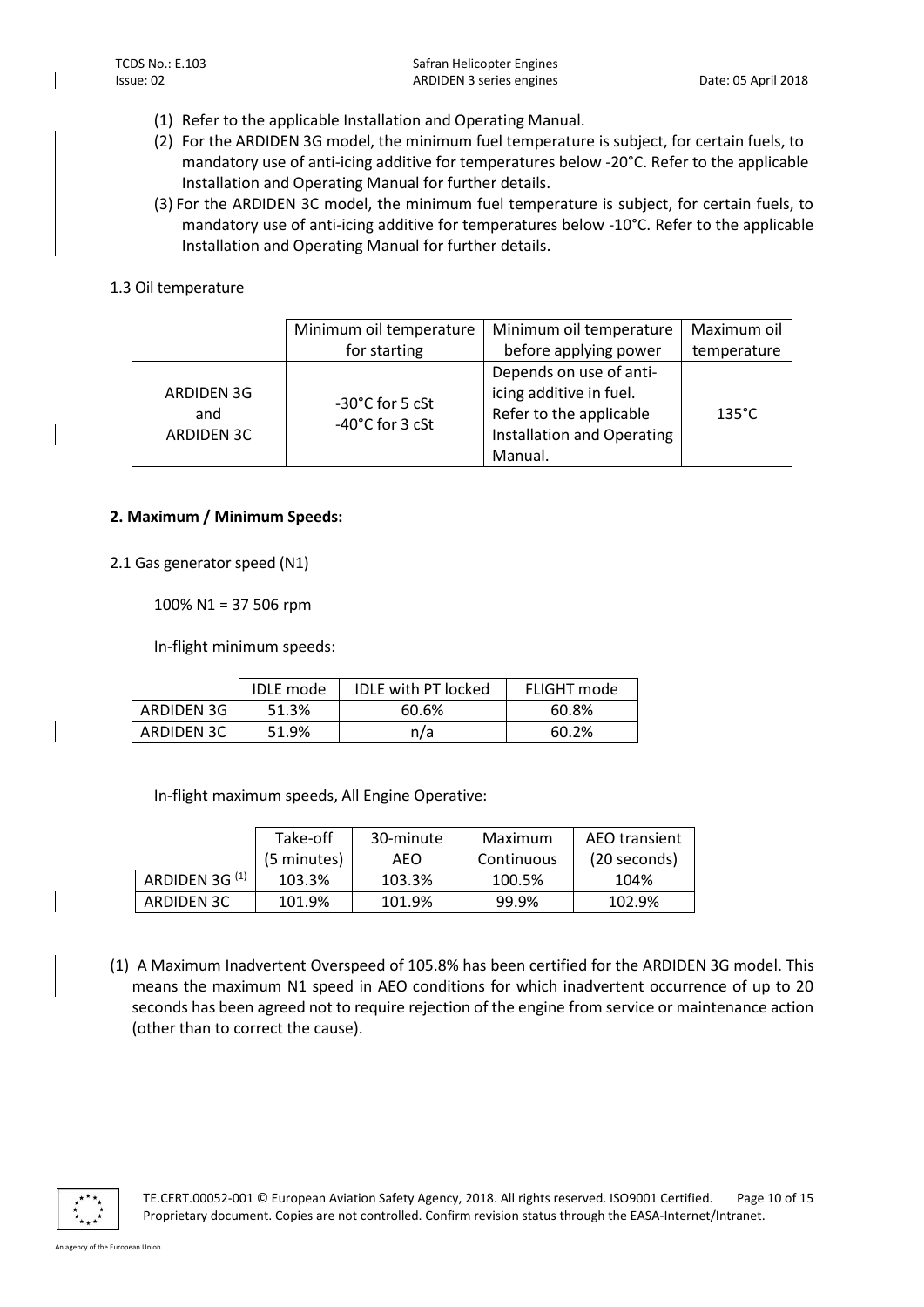In-flight maximum speeds, One Engine Inoperative:

|            | 30-second | 2-minute | 2 <sup>1</sup> / <sub>2</sub> -minute | Continuous |
|------------|-----------|----------|---------------------------------------|------------|
|            | OEI       | OEI      | OEI                                   | OEI        |
| ARDIDEN 3G | n/a       | n/a      | 105.8%                                | 103.3%     |
| ARDIDEN 3C | 105.9%    | 103.6%   | n/a                                   | 102.7%     |

<span id="page-10-0"></span>2.2 Power turbine speed (N2)

100% N2 = 21 000 rpm

In-flight minimum speeds:

|            | Stabilised | Transient (20 seconds) |
|------------|------------|------------------------|
| ARDIDEN 3G | 90%        | 80%                    |
| ARDIDEN 3C | 95%        | 85%                    |

In-flight maximum speeds:

|                           | Stabilised | Transient         |
|---------------------------|------------|-------------------|
| ARDIDEN 3G (1)            | 107%       | 113% (4 seconds)  |
| ARDIDEN 3C <sup>(1)</sup> | 107%       | 113% (20 seconds) |

(1) A Maximum Inadvertent Overspeed of 113% has been certified for the ARDIDEN 3G model and 117% for the ARDIDEN 3C model. This means the maximum N2 speed for which inadvertent occurrence of up to 20 seconds has been agreed not to require rejection of the engine from service or maintenance action (other than to correct the cause).

For the ARDIDEN 3G model, operation between 63% and 73% is limited to 20 seconds. For the ARDIDEN 3C model, operation between 50% and 73% is limited to 20 seconds.

## <span id="page-10-1"></span>**3. Torque Limits:**

Maximum torque, All Engine Operative:

|                           | Take-off    | 30-minute | Maximum    | AEO transient |
|---------------------------|-------------|-----------|------------|---------------|
|                           | (5 minutes) | AFO       | Continuous | (20 seconds)  |
| ARDIDEN 3G <sup>(1)</sup> | 535 Nm      | 535 Nm    | 415 Nm     | 600 Nm        |
| ARDIDEN 3C                | 460 Nm      | 460 N.m   | 430 Nm     | 505 Nm        |

(1) A Maximum Inadvertent Overtorque of 698 Nm has been certified for the ARDIDEN 3G model. This means the maximum torque in AEO conditions for which inadvertent occurrence of up to 20 seconds has been agreed not to require rejection of the engine from service or maintenance action (other than to correct the cause).



TE.CERT.00052-001 © European Aviation Safety Agency, 2018. All rights reserved. ISO9001 Certified. Page 11 of 15 Proprietary document. Copies are not controlled. Confirm revision status through the EASA-Internet/Intranet.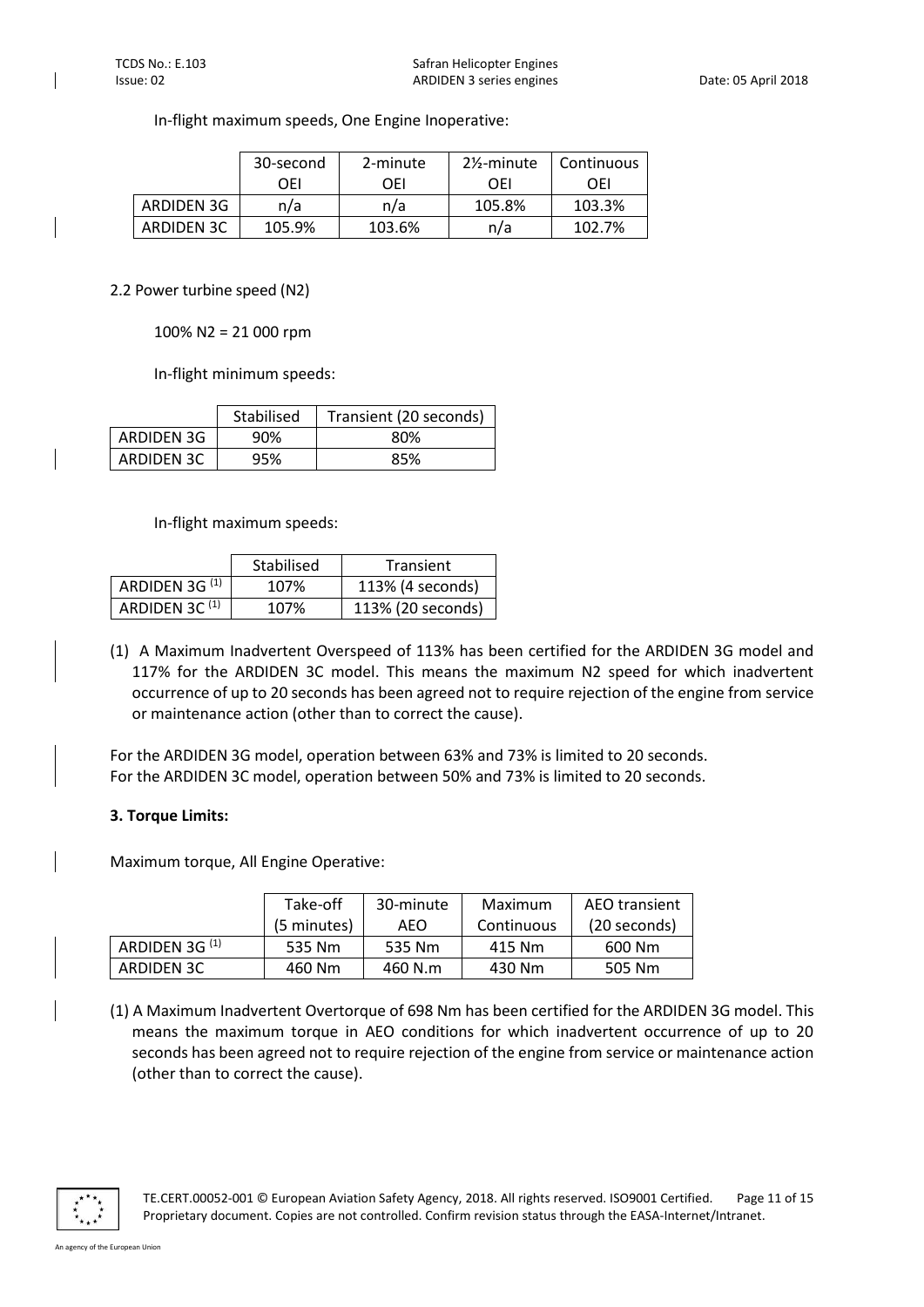Maximum torque, One Engine Inoperative:

|                           | 30-second    | 2-minute     | $2\frac{1}{2}$ -minute | Continuous   | OEI transient |
|---------------------------|--------------|--------------|------------------------|--------------|---------------|
|                           | OEI          | OEI          | OEI                    | OEI          | (10 seconds)  |
| ARDIDEN 3G <sup>(2)</sup> | n/a          | n/a          | 552 $(1)$ Nm           | 519 $(1)$ Nm | 675 Nm        |
| ARDIDEN 3C                | 614 $(1)$ Nm | 546 $(1)$ Nm | n/a                    | 477 $(1)$ Nm | 776 Nm        |

- (1) The maximum torque value specified are limited by torque limits embedded in the EECU to protect the helicopter main gearbox (ISA SLS).
- (2) Torque limits are function of N2 speed and are given for 100% N2 (refer to Installation and Operation Manual).

## <span id="page-11-0"></span>**4. Pressure Limits:**

## <span id="page-11-1"></span>4.1 Oil pressure

For the ARDIDEN 3G and ARDIDEN 3C models, normal oil absolute pressure for engine operation is between 250 kPa and and 900 kPa.

Minimum and Maximum levels are functions of N1 and oil temperature. Refer the applicable Installation and Operating Manual.

## <span id="page-11-2"></span>4.2 Fuel pressure (Engine inlet)

|                                 |                                     | Minimum fuel pressure,                                                                                                                                                                                                              | Minimum fuel         | Maximum               | Maximum fuel          |
|---------------------------------|-------------------------------------|-------------------------------------------------------------------------------------------------------------------------------------------------------------------------------------------------------------------------------------|----------------------|-----------------------|-----------------------|
|                                 |                                     | other than engine start                                                                                                                                                                                                             | pressure,            | fuel pressure         | pressure, engine      |
|                                 |                                     |                                                                                                                                                                                                                                     | start / restart      | in operation          | stopped               |
| ARDIDEN 3G<br>and<br>ARDIDEN 3C | Normal<br>Fuels $(1)$               | For oil temperature below<br>120°C, highest of 15 kPa<br>(absolute) and 35 % of<br>atmospheric pressure.<br>For oil temperature<br>between 120°C and 135°C,<br>highest of 26 kPa<br>(absolute) and 37 % of<br>atmospheric pressure. | 25 kPa<br>(relative) | 150 kPa<br>(relative) | 200 kPa<br>(relative) |
|                                 | Alternative<br>Fuels <sup>(1)</sup> | 21 kPa (relative)                                                                                                                                                                                                                   | 25 kPa<br>(relative) | 150 kPa<br>(relative) | 200 kPa<br>(relative) |

(1) Refer to the applicable Installation and Operating Manual.

## <span id="page-11-3"></span>**5. Installation Assumptions:**

<span id="page-11-4"></span>Refer to the applicable Installation and Operating Manual.

## **6. Time Limited Dispatch:**

ARDIDEN 3G and ARDIDEN 3C models are not approved for time limited dispatch.



TE.CERT.00052-001 © European Aviation Safety Agency, 2018. All rights reserved. ISO9001 Certified. Page 12 of 15 Proprietary document. Copies are not controlled. Confirm revision status through the EASA-Internet/Intranet.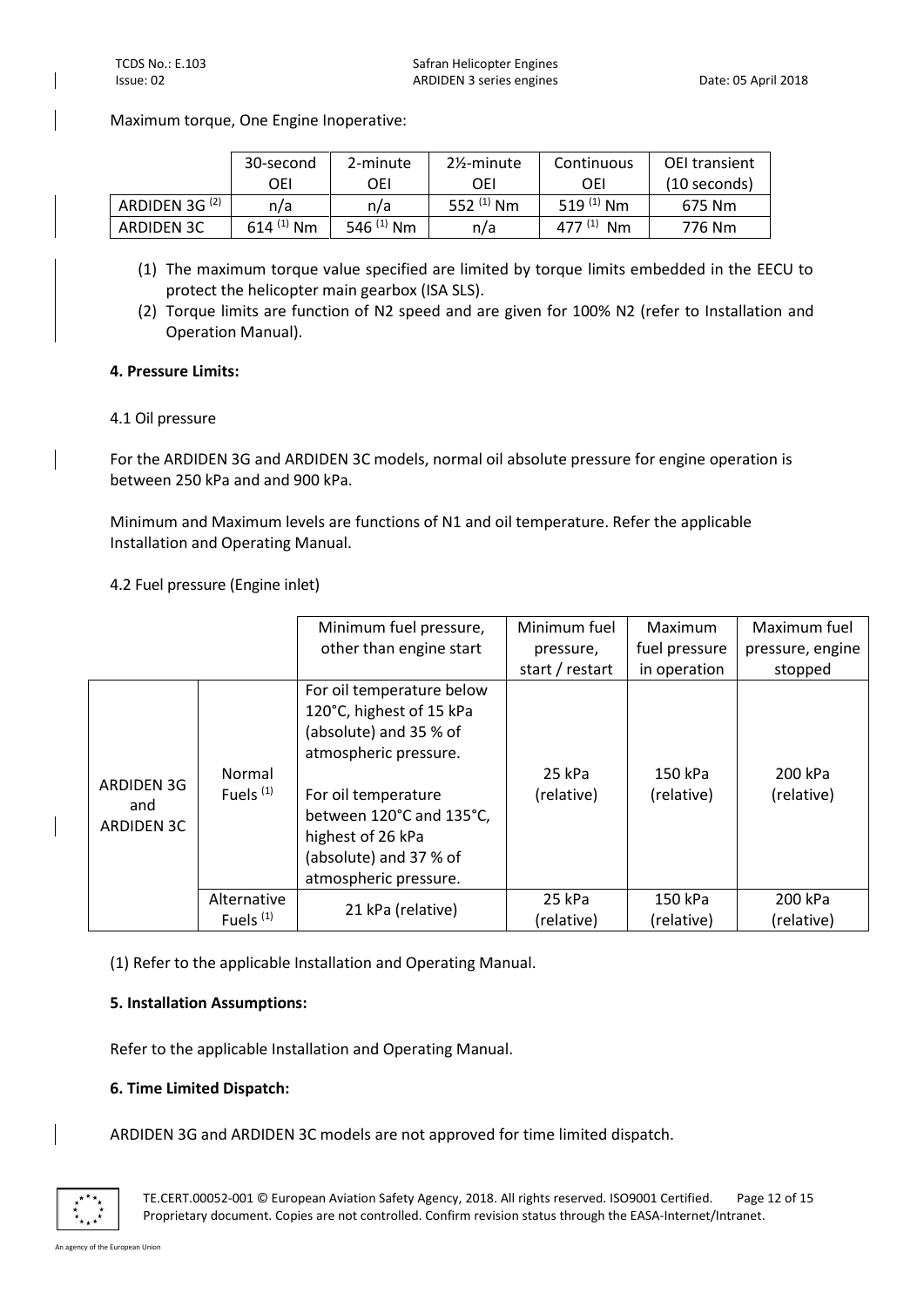$\overline{\phantom{a}}$ 

 $\overline{\phantom{a}}$ 

# <span id="page-12-0"></span>**V. Operational and Service Instructions**

| <b>Brochure</b><br>and Operating<br><b>Manuals</b> |  |
|----------------------------------------------------|--|
| Manual                                             |  |
| X 465 C5 003 2<br>X 465 C5 001 2<br>ARDIDEN 3G     |  |
| X 465 C9 002 2<br>X 465 C9 001 2<br>ARDIDEN 3C     |  |

| Instructions for     | Maintenance    | Overhaul       | Service Letters  |
|----------------------|----------------|----------------|------------------|
| <b>Continued</b>     | Manual         | Manual         | and Service      |
| <b>Airworthiness</b> |                |                | <b>Bulletins</b> |
| ARDIDEN 3G           | X 465 C5 300 2 | X 465 C5 500 2 | refer to the SB  |
| ARDIDEN 3C           | X 465 C9 300 2 | X 465 C9 500 2 | and SL directory |



TE.CERT.00052-001 © European Aviation Safety Agency, 2018. All rights reserved. ISO9001 Certified. Page 13 of 15 Proprietary document. Copies are not controlled. Confirm revision status through the EASA-Internet/Intranet.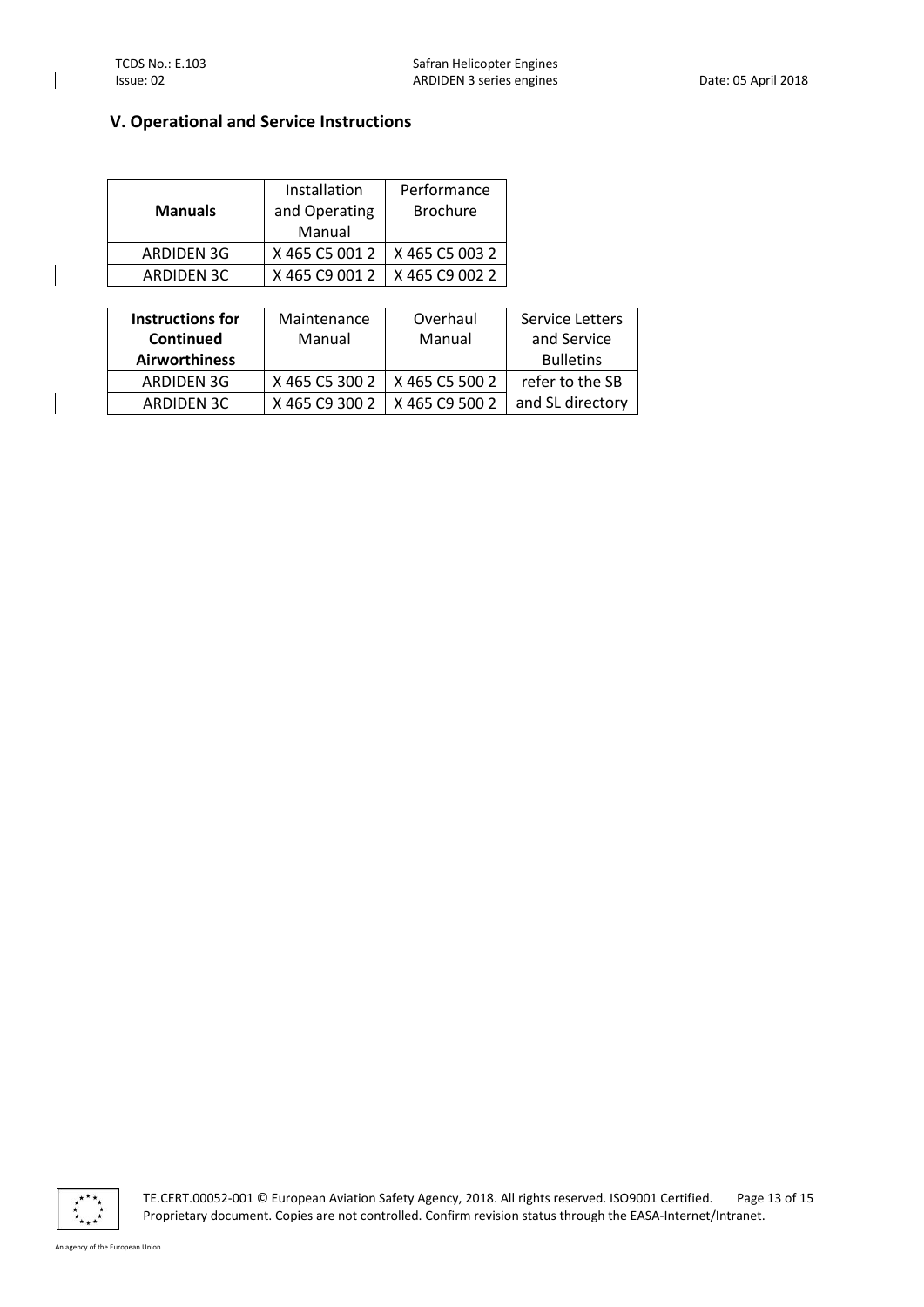# <span id="page-13-0"></span>**VI. Notes**

- 1. The ARDIDEN 3G and ARDIDEN 3C models, equipped with their respective air intake protective grid, are certified in "Engine stand alone" configuration according to CS-E 780 for satisfactory operation in continued icing conditions.
- 2. The ARDIDEN 3G and ARDIDEN 3C models are not certified for hail and bird ingestion.
- 3. Helicopter requirements for protection of the ARDIDEN 3G and ARDIDEN 3C models against foreign object (including bird), water, snow, hail and ice ingestion are defined in the applicable Installation and Operating Manual.
- 4. The ARDIDEN 3G and ARDIDEN 3C EECU shall be installed outside of a designated fire zone and outside of a zone that might lead to overheat conditions. Corresponding installation assumptions are defined in the applicable Installation and Operating Manual.
- 5. The ARDIDEN 3G and ARDIDEN 3C EECU features an OEI TRAINING mode for training crews in the event of engine failure. Refer to the applicable Installation and Operating Manual for additional details.
- 6. The ARDIDEN 3G and ARDIDEN 3C EECU software has been validated in accordance with the requirements of RTCA/DO-178B, Level 1.
- 7. The operating / starting / relight envelopes of the ARDIDEN 3G and ARDIDEN 3C models are provided in the applicable Installation and Operating Manual.
- 8. Qualified environmental conditions of the ARDIDEN 3G and ARDIDEN 3C EECU, including EMI and HIRF, are detailed in the applicable Installation and Operating Manual.
- 9. The ARDIDEN 3G and ARDIDEN 3C models are equipped with a free turbine and a gas generator overspeed shutdown device. Refer to the applicable Installation and Operating Manual for additional details.
- 10. The EASA approved Airworthiness Limitations Section of the Instructions for Continued Airworthiness is published in the applicable Engine Maintenance Manual and Overhaul Manual documents, chapter 5 "Airworthiness Limitations".



TE.CERT.00052-001 © European Aviation Safety Agency, 2018. All rights reserved. ISO9001 Certified. Page 14 of 15 Proprietary document. Copies are not controlled. Confirm revision status through the EASA-Internet/Intranet.